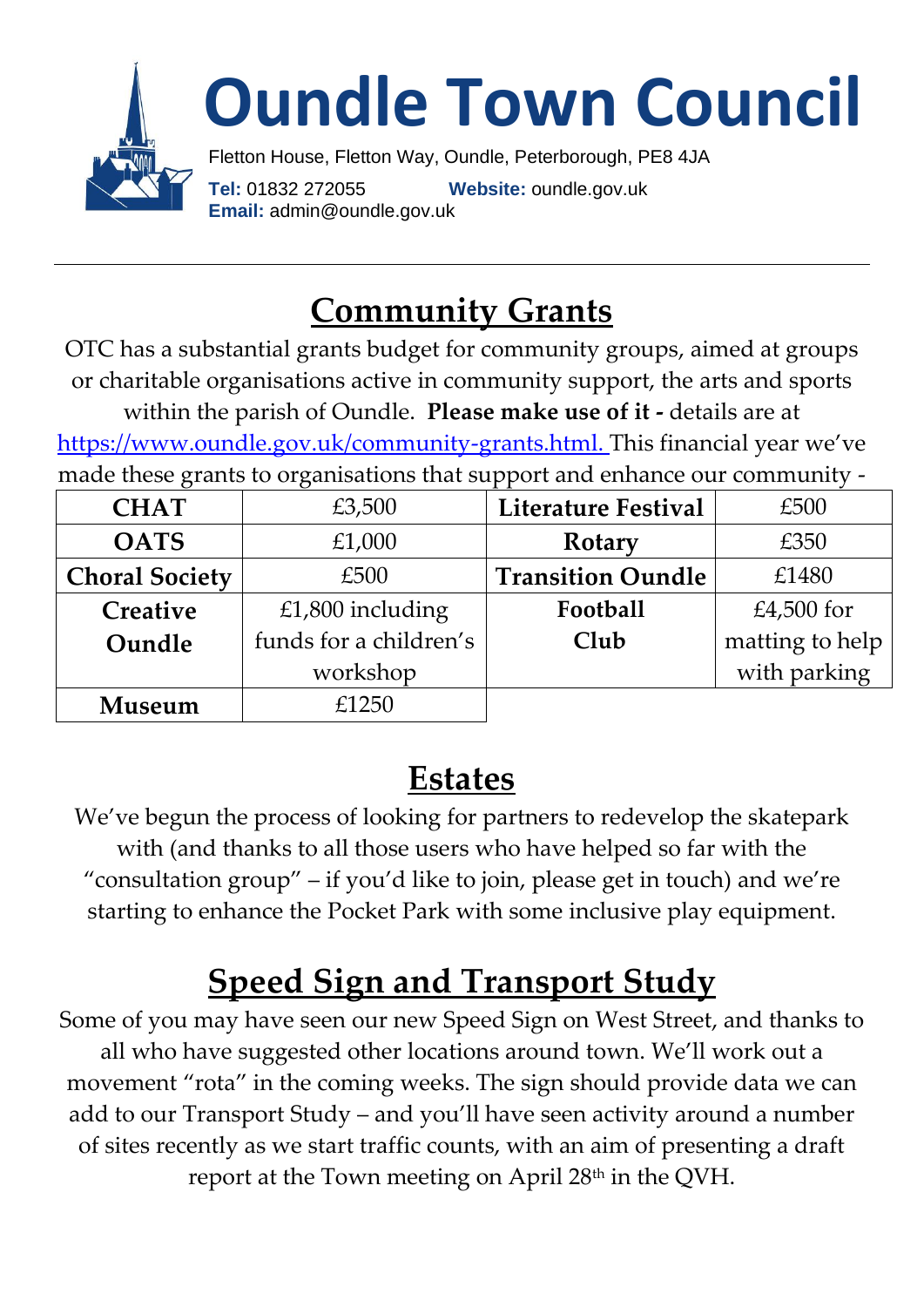

### **Surgery**

On January 31st, OTC meet with Mike Richardson, Chair of Lakeside to chat about OTC's recent letter raising resident's concerns about issues at Oundle surgery and how it will cope with expansion of town, with some focus on concern by two neighbouring CCGs commenting on Oundle's capacity for growth in the town. We hope further meetings can take place with our NNC ward councillors, NNC staff and perhaps our MP to further resolve the issues. Key Feedback =

- 1. Oundle moves from Cambs + Peterborough CCG to Northants ICS on July 1 st, aligning Oundle with the boundaries for health and social care inc those of NNC, which may work to our advantage. It seems likely that residents who use the surgery will get the same choices as they do now.
- 2. As all GPs are, Oundle is facing growing demands on its services and also competing to contract new GPs. As a response, it is shifting to digital solutions (inc more phone lines and Doctrin) and enhanced nursing solutions inc a specialist nurse with an interest in Care of the Elderly. Covid hasn't helped
- 3. Facilities are limited by space. Real concerns about how Surgery can cope with new housing developments. How can NNC mitigate?

[Type here]

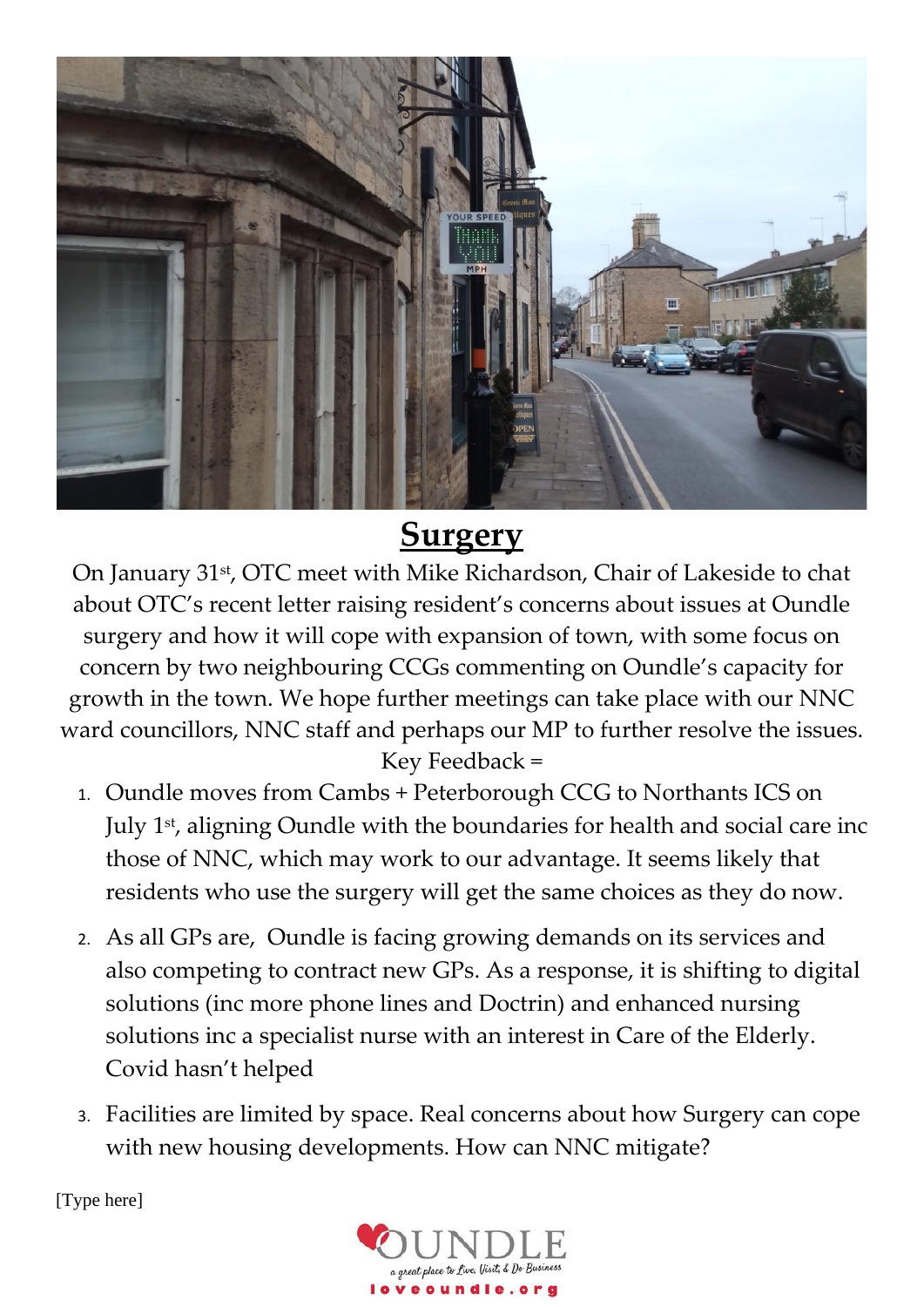# **Planning**

Thanks to those who attended the Planning meeting in QVH on Feb 7<sup>th</sup> to consider OTC's response to the recent Stoke Doyle Road application on, now [https://tinyurl.com/oundleplanning.](https://tinyurl.com/oundleplanning)

Reserved matters on the Cotterstock/St Peters Road site was considered by NNC on Feb 21st – see <https://tinyurl.com/CotterstockRd> for the decision.

## **Snipe Meadow and March 20th planting of Jubilee Wood**

It is becoming clear how important open space is to Oundle – and The Grocers' Company who owns a significant chunk of land down by the river, and lease part of it to the Rugby Club and Tennis Club is developing a project to plant 3,000 trees on some of this currently unused land to help increase biodiversity and preserve the wetland area. Grocers' Jubilee Wood, which will be open to all to walk through, will in turn contribute to the Queen's Green Canopy across the country to commemorate the Platinum Jubilee. OTC hopes the path network will link up to Snipe Meadow boardwalk. More details, including video, mapping and timings will be made available soon – keep an eye on OTC website, social media and the electronic noticeboards.

# **Budget and precept for 2022-3 – a reminder**

We've set a 5% rise in OTC's precept (after a 0% rise in 2021-2) BUT will fund

| <b>Jubilee</b>          | Ongoing repairs to the wall | Cemetery wardens to       |
|-------------------------|-----------------------------|---------------------------|
| celebrations            | around St Peters churchyard | help manage cemetery      |
| A local<br>"Green fund" | Rekindling the Hub space    | Repairs at public toilets |

## **Quarterly Police Survey**

A reminder to complete this every 3 months as it sets Northants Police's priorities - is your chance to shape what the Police should prioritise.

<https://www.surveymonkey.co.uk/r/NorthantsLocalPriorities>

[Type here]